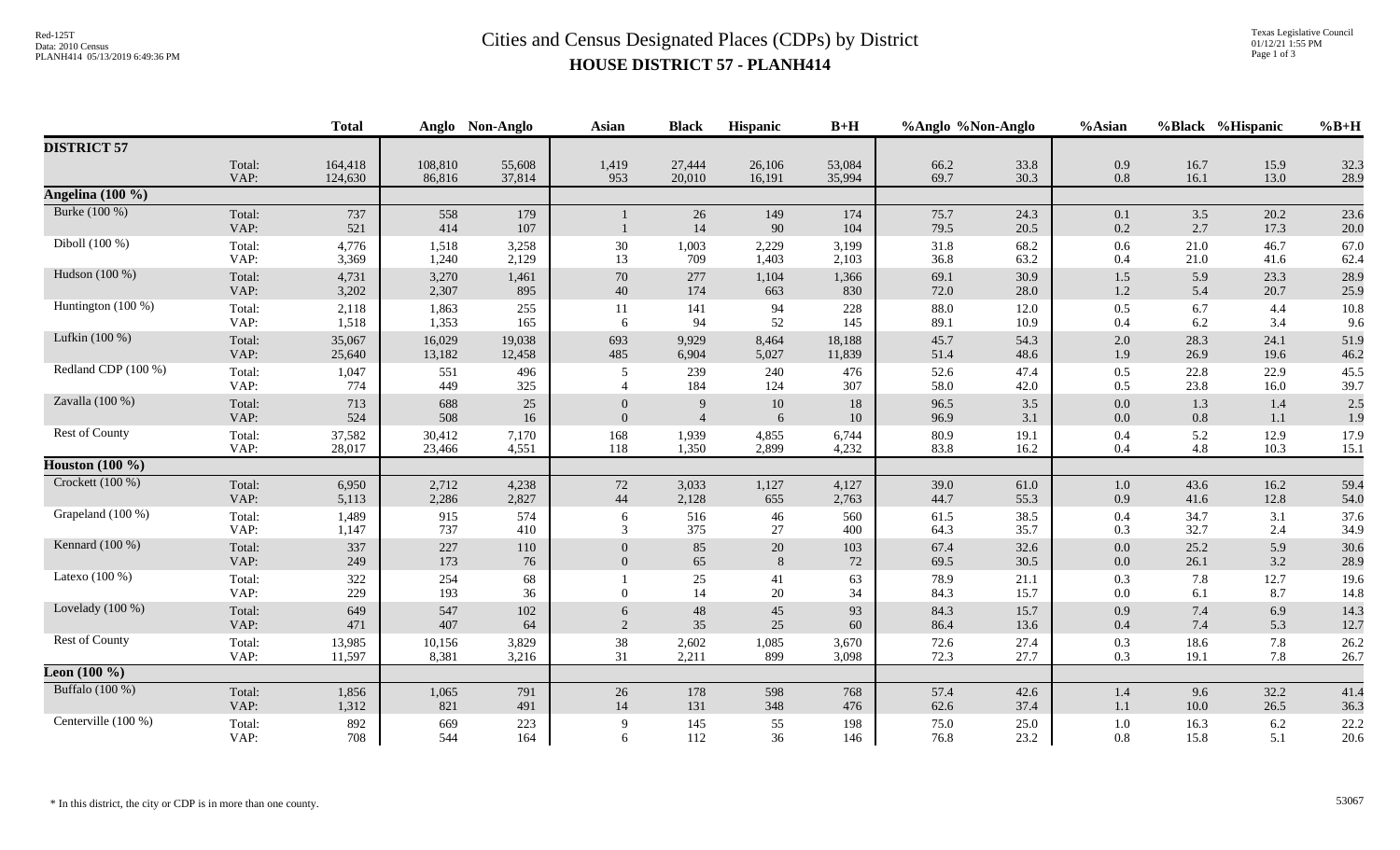## Red-125T<br>Data: 2010 Census<br>PLANH414 05/13/2019 6:49:36 PM<br>**Cities and Census Designated Places (CDPs)** by District **HOUSE DISTRICT 57 - PLANH414**

|                             |                | <b>Total</b> |              | Anglo Non-Anglo | <b>Asian</b>   | <b>Black</b>         | Hispanic       | $B+H$               | %Anglo %Non-Anglo |              | %Asian     |              | %Black %Hispanic | $%B+H$       |
|-----------------------------|----------------|--------------|--------------|-----------------|----------------|----------------------|----------------|---------------------|-------------------|--------------|------------|--------------|------------------|--------------|
| <b>DISTRICT 57</b>          |                |              |              |                 |                |                      |                |                     |                   |              |            |              |                  |              |
| Leon $(100\%$               |                |              |              |                 |                |                      |                |                     |                   |              |            |              |                  |              |
| Hilltop Lakes CDP (100 %)   | Total:         | 1,101        | 1,058        | 43              | 8              | 12                   | 14             | 26                  | 96.1              | 3.9          | 0.7        | 1.1          | 1.3              | 2.4          |
|                             | VAP:           | 959          | 924          | 35              | 6              | 9                    | 11             | 20                  | 96.4              | 3.6          | 0.6        | 0.9          | 1.1              | 2.1          |
| Jewett $(100\%)$            | Total:         | 1,167        | 545          | 622             | $22\,$         | 88                   | 513            | 599                 | 46.7              | 53.3         | 1.9        | 7.5          | 44.0             | 51.3         |
|                             | VAP:           | 789          | 402          | 387             | 15             | 64                   | 307            | 369                 | 51.0              | 49.0         | 1.9        | 8.1          | 38.9             | 46.8         |
| Leona $(100\%)$             | Total:         | 175          | 153          | 22              | 2              | 9                    | 11             | 20                  | 87.4              | 12.6         | 1.1        | 5.1          | 6.3              | 11.4         |
|                             | VAP:           | 127          | 111          | 16              | $\overline{2}$ | 8                    | 6              | 14                  | 87.4              | 12.6         | 1.6        | 6.3          | 4.7              | 11.0         |
| Marquez (100 %)             | Total:         | 263          | 172          | 91              | $\Omega$       | 25                   | 65             | 89                  | 65.4              | 34.6         | $0.0\,$    | 9.5          | 24.7             | 33.8         |
|                             | VAP:           | 195          | 134          | 61              | $\overline{0}$ | 25                   | 37             | 61                  | 68.7              | 31.3         | $0.0\,$    | 12.8         | 19.0             | 31.3         |
| Normangee * (89 %)          | Total:<br>VAP: | 609<br>437   | 412<br>306   | 197<br>131      |                | 128<br>91            | 65<br>35       | 190<br>125          | 67.7<br>70.0      | 32.3<br>30.0 | 0.2<br>0.2 | 21.0<br>20.8 | 10.7<br>8.0      | 31.2<br>28.6 |
| Oakwood (93 %)              | Total:         | 473          | 286          | 187             | $\overline{4}$ | 147                  | 36             | 181                 | 60.5              | 39.5         | 0.8        | 31.1         | 7.6              | 38.3         |
|                             | VAP:           | 355          | 221          | 134             | 2              | 110                  | 23             | 131                 | 62.3              | 37.7         | 0.6        | 31.0         | 6.5              | 36.9         |
| Rest of County              | Total:         | 10,265       | 8,718        | 1,547           | 39             | 534                  | 903            | 1,422               | 84.9              | 15.1         | 0.4        | 5.2          | 8.8              | 13.9         |
|                             | VAP:           | 8,170        | 7,068        | 1,102           | 27             | 435                  | 571            | 1,000               | 86.5              | 13.5         | 0.3        | 5.3          | 7.0              | 12.2         |
| <b>Madison (100 %)</b>      |                |              |              |                 |                |                      |                |                     |                   |              |            |              |                  |              |
| Madisonville (100 %)        | Total:         | 4,396        | 1,667        | 2,729           | 35             | 1,345                | 1,373          | 2,676               | 37.9              | 62.1         | 0.8        | 30.6         | 31.2             | 60.9         |
|                             | VAP:           | 3,019        | 1,310        | 1,709           | 25             | 854                  | 832            | 1,671               | 43.4              | 56.6         | 0.8        | 28.3         | 27.6             | 55.3         |
| Midway $(100\%)$            | Total:<br>VAP: | 228<br>176   | 173<br>138   | 55<br>38        |                | $28\,$<br>22         | 26<br>15       | 54<br>37            | 75.9<br>78.4      | 24.1<br>21.6 | 0.4<br>0.6 | 12.3<br>12.5 | 11.4<br>8.5      | 23.7<br>21.0 |
| Normangee * (11 %)          | Total:         | 76           | 68           | 8               | $\overline{0}$ | $\overline{4}$       | $\overline{0}$ | $\overline{4}$      | 89.5              | 10.5         | $0.0\,$    | 5.3          | $0.0\,$          | 5.3          |
|                             | VAP:           | 56           | 48           | 8               | $\overline{0}$ | $\overline{4}$       | $\overline{0}$ | $\overline{4}$      | 85.7              | 14.3         | $0.0\,$    | 7.1          | 0.0              | 7.1          |
| Rest of County              | Total:         | 8,964        | 6,122        | 2,842           | 62             | 1,437                | 1,289          | 2,715               | 68.3              | 31.7         | 0.7        | 16.0         | 14.4             | 30.3         |
|                             | VAP:           | 7,413        | 4,943        | 2,470           | 41             | 1,317                | 1,068          | 2,377               | 66.7              | 33.3         | 0.6        | 17.8         | 14.4             | 32.1         |
| San Augustine $(100\%$      |                |              |              |                 |                |                      |                |                     |                   |              |            |              |                  |              |
| Broaddus (100 %)            | Total:<br>VAP: | 207<br>151   | 196<br>145   | 11<br>6         | 3              | $\Omega$             | 6<br>5         | $\overline{7}$<br>5 | 94.7<br>96.0      | 5.3<br>4.0   | 1.4<br>0.7 | 0.5<br>0.0   | 2.9<br>3.3       | 3.4<br>3.3   |
| San Augustine (100 %)       | Total:         | 2,108        | 767          | 1,341           | 9              | 1,101                | 221            | 1,321               | 36.4              | 63.6         | 0.4        | 52.2         | $10.5\,$         | 62.7         |
|                             | VAP:           | 1,604        | 678          | 926             | 6              | 783                  | 130            | 913                 | 42.3              | 57.7         | 0.4        | 48.8         | 8.1              | 56.9         |
| <b>Rest of County</b>       | Total:         | 6,550        | 5,220        | 1,330           | 19             | 959                  | 305            | 1,258               | 79.7              | 20.3         | $0.3\,$    | 14.6         | 4.7              | 19.2         |
|                             | VAP:           | 5,244        | 4,272        | 972             | 12             | 741                  | 180            | 917                 | 81.5              | 18.5         | 0.2        | 14.1         | 3.4              | 17.5         |
| Trinity $(100\%)$           |                |              |              |                 |                |                      |                |                     |                   |              |            |              |                  |              |
| Groveton $(100\%)$          | Total:         | 1,057        | 758          | 299             | 5 <sup>5</sup> | 146                  | 145            | 291                 | 71.7              | 28.3         | 0.5        | 13.8         | 13.7             | 27.5         |
|                             | VAP:           | 776          | 571          | 205             | $\overline{2}$ | 106                  | 93             | 199                 | 73.6              | 26.4         | 0.3        | 13.7         | 12.0             | 25.6         |
| Trinity (100 %)             | Total:         | 2,697        | 1,305        | 1,392           | 28             | 783                  | 556            | 1,339               | 48.4              | 51.6         | $1.0\,$    | 29.0         | 20.6             | 49.6         |
|                             | VAP:           | 1,967        | 1,055        | 912             | 19             | 551                  | 323            | 874                 | 53.6              | 46.4         | 1.0        | 28.0         | 16.4             | 44.4         |
| Westwood Shores CDP (100 %) | Total:<br>VAP: | 1,162<br>997 | 1,110<br>955 | 52<br>42        | $\overline{2}$ | 6<br>$5\overline{)}$ | $32\,$<br>27   | 38<br>32            | 95.5<br>95.8      | 4.5<br>4.2   | 0.2<br>0.1 | 0.5<br>0.5   | 2.8<br>2.7       | 3.3<br>3.2   |